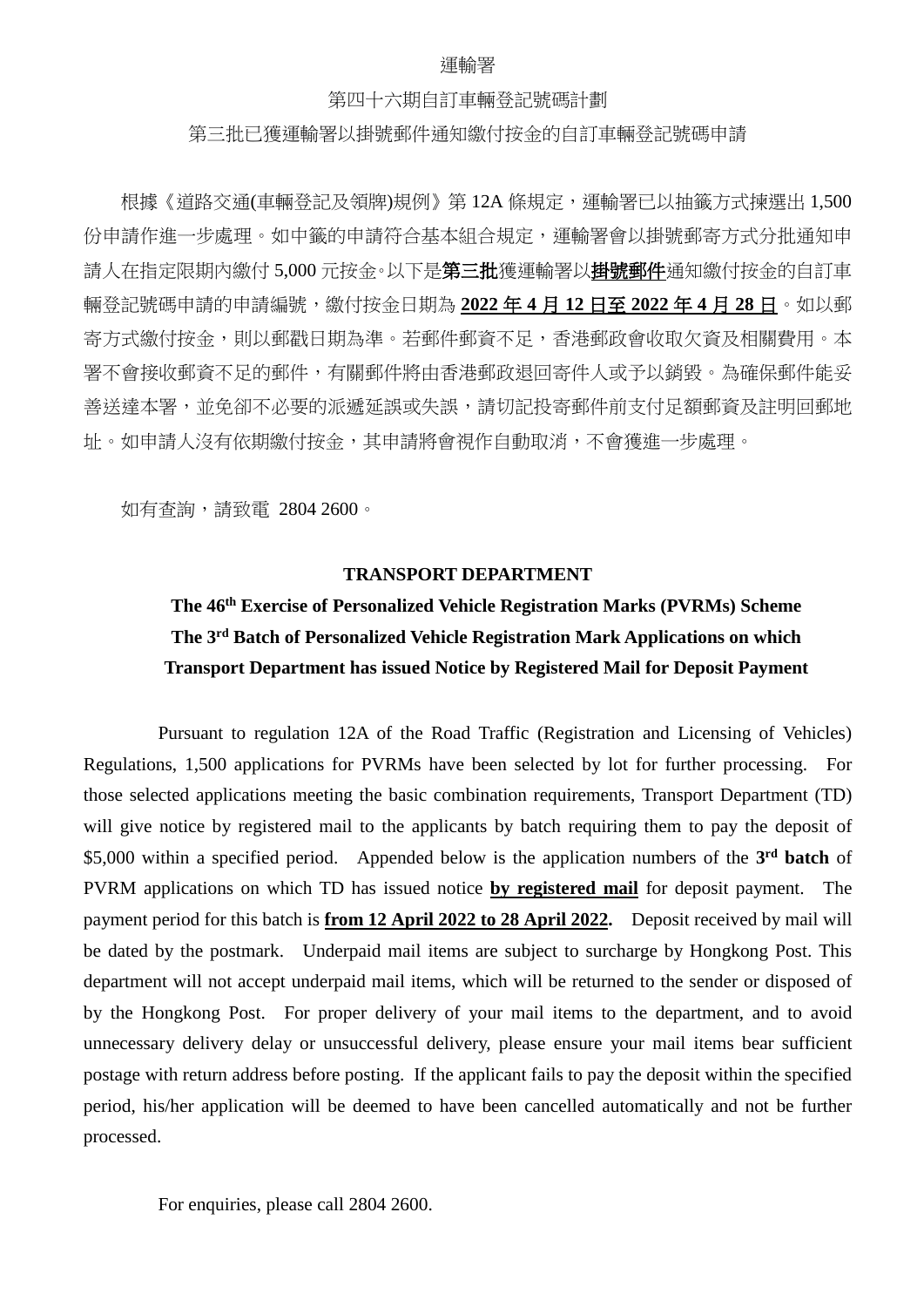| 申請編號                   | 申請編號                   | 申請編號                   | 申請編號                   | 申請編號                                                 |
|------------------------|------------------------|------------------------|------------------------|------------------------------------------------------|
| <b>Application No.</b> | <b>Application No.</b> | <b>Application No.</b> | <b>Application No.</b> | <b>Application No.</b>                               |
| 22100021               | 22100830               | 22101910               | 22150336               | 22150986                                             |
| 22100028               | 22100904               | 22101916               | 22150345               | 22151000                                             |
| 22100051               | 22100925               | 22101929               | 22150348               | 22151002                                             |
| 22100064               | 22100927               | 22101939               | 22150349               | 22151009                                             |
| 22100071               | 22100945               | 22101945               | 22150352               | 22151027                                             |
| 22100085               | 22100976               | 22101949               | 22150360               | 22151036                                             |
| 22100090               | 22101020               | 22101957               | 22150372               | 22151039                                             |
| 22100101               | 22101024               | 22101986               | 22150377               | 22151058                                             |
| 22100113               | 22101026               | 22101989               | 22150379               | 22151059                                             |
| 22100122               | 22101032               | 22101991               | 22150380               | 22151068                                             |
| 22100126               | 22101035               | 22102004               | 22150381               | 22151069                                             |
| 22100133               | 22101037               | 22102012               | 22150392               | 22151074                                             |
| 22100135               | 22101069               | 22102017               | 22150393               | 22151075                                             |
|                        |                        |                        |                        |                                                      |
| 22100138               | 22101076               | 22102065               | 22150396<br>22150402   | 22151087                                             |
| 22100146               | 22101077               | 22102066               |                        | 22151093                                             |
| 22100152               | 22101116               | 22102077               | 22150405               | 22151102                                             |
| 22100159               | 22101134               | 22102092               | 22150406               | 22151109                                             |
| 22100175               | 22101136               | 22102101               | 22150417               | 22151131                                             |
| 22100185               | 22101145               | 22102102               | 22150435               | 22151141                                             |
| 22100203               | 22101180               | 22102103               | 22150444               | 22151143                                             |
| 22100222               | 22101196               | 22102118               | 22150451               | 22151145                                             |
| 22100232               | 22101202               | 22102122               | 22150460               | 22151151                                             |
| 22100240               | 22101211               | 22102133               | 22150462               | 22151153                                             |
| 22100260               | 22101214               | 22102137               | 22150487               | 22151154                                             |
| 22100261               | 22101215               | 22102149               | 22150513               | 22151160                                             |
| 22100274               | 22101221               | 22102157               | 22150526               | 22151168                                             |
| 22100290               | 22101240               | 22102166               | 22150543               | 22151182                                             |
| 22100335               | 22101241               | 22102168               | 22150552               | 22151185                                             |
| 22100351               | 22101248               | 22102173               | 22150562               | 22151188                                             |
| 22100362               | 22101249               | 22102200               | 22150571               | 22151195                                             |
| 22100373               | 22101254               | 22102213               | 22150592               | 22151214                                             |
| 22100396               | 22101260               | 22102250               | 22150617               | 22151216                                             |
| 22100397               | 22101267               | 22102266               | 22150618               | 22151220                                             |
| 22100400               | 22101292               | 22102274               | 22150621               | 22151229                                             |
| 22100402               | 22101294               | 22102276               | 22150633               | 22151246                                             |
| 22100466               | 22101302               | 22102287               | 22150653               | 22151249                                             |
| 22100468               | 22101318               | 22102303               | 22150659               | 22151254                                             |
| 22100479               | 22101336               | 22102316               | 22150669               | 22151263                                             |
| 22100484               | 22101356               | 22102328               | 22150670               |                                                      |
| 22100487               | 22101370               | 22102362               | 22150681               | ÷.                                                   |
| 22100514               | 22101380               | 22102368               | 22150683               |                                                      |
| 22100517               | 22101387               | 22102377               | 22150689               |                                                      |
| 22100527               | 22101401               | 22102400               | 22150721               | ÷.                                                   |
| 22100540               | 22101402               | 22150004               | 22150760               | ۰                                                    |
| 22100544               | 22101415               | 22150006               | 22150770               | ٠                                                    |
| 22100549               | 22101421               | 22150033               | 22150772               | $\bar{a}$                                            |
| 22100561               | 22101445               | 22150054               | 22150778               | $\overline{\phantom{a}}$                             |
| 22100569               | 22101489               | 22150060               | 22150786               | $\overline{\phantom{a}}$                             |
| 22100593               | 22101504               | 22150074               | 22150789               | $\overline{\phantom{a}}$                             |
| 22100597               | 22101509               | 22150090               | 22150790               | $\overline{\phantom{0}}$                             |
| 22100604               | 22101516               | 22150106               | 22150798               | $\overline{\phantom{0}}$                             |
| 22100608               | 22101519               | 22150109               | 22150811               | ÷.                                                   |
| 22100615               | 22101536               | 22150117               | 22150825               | $\overline{\phantom{a}}$                             |
| 22100618               | 22101546               | 22150126               | 22150832               | ÷.                                                   |
| 22100629               | 22101549               | 22150136               | 22150837               |                                                      |
| 22100630               | 22101579               | 22150151               | 22150852               |                                                      |
| 22100640               | 22101580               | 22150157               | 22150856               | $\overline{\phantom{a}}$<br>÷.                       |
| 22100644               | 22101595               | 22150165               | 22150872               |                                                      |
| 22100660               | 22101619               | 22150169               | 22150881               | $\overline{\phantom{0}}$                             |
|                        |                        | 22150171               |                        | $\overline{\phantom{a}}$<br>$\overline{\phantom{a}}$ |
| 22100666               | 22101638               |                        | 22150882               |                                                      |
| 22100670               | 22101652               | 22150175               | 22150893               | ÷.                                                   |
| 22100681               | 22101665               | 22150183               | 22150903               | ÷.                                                   |
| 22100717               | 22101694               | 22150190               | 22150920               | ÷.                                                   |
| 22100724               | 22101706               | 22150197               | 22150931               | ÷.                                                   |
| 22100729               | 22101707               | 22150201               | 22150951               | ÷.                                                   |
| 22100732               | 22101722               | 22150213               | 22150955               | $\overline{\phantom{a}}$                             |
| 22100735               | 22101750               | 22150220               | 22150960               | $\overline{\phantom{a}}$                             |
| 22100736               | 22101756               | 22150223               | 22150964               | ÷.                                                   |
| 22100767               | 22101779               | 22150236               | 22150970               | ۰                                                    |
| 22100783               | 22101781               | 22150239               | 22150971               | ÷                                                    |
| 22100785               | 22101792               | 22150242               | 22150976               | ÷.                                                   |
| 22100801               | 22101794               | 22150243               | 22150977               | $\overline{\phantom{a}}$                             |
| 22100810               | 22101837               | 22150245               | 22150978               | ÷,                                                   |
| 22100813               | 22101863               | 22150315               | 22150981               |                                                      |
| 22100824               | 22101874               | 22150328               | 22150982               |                                                      |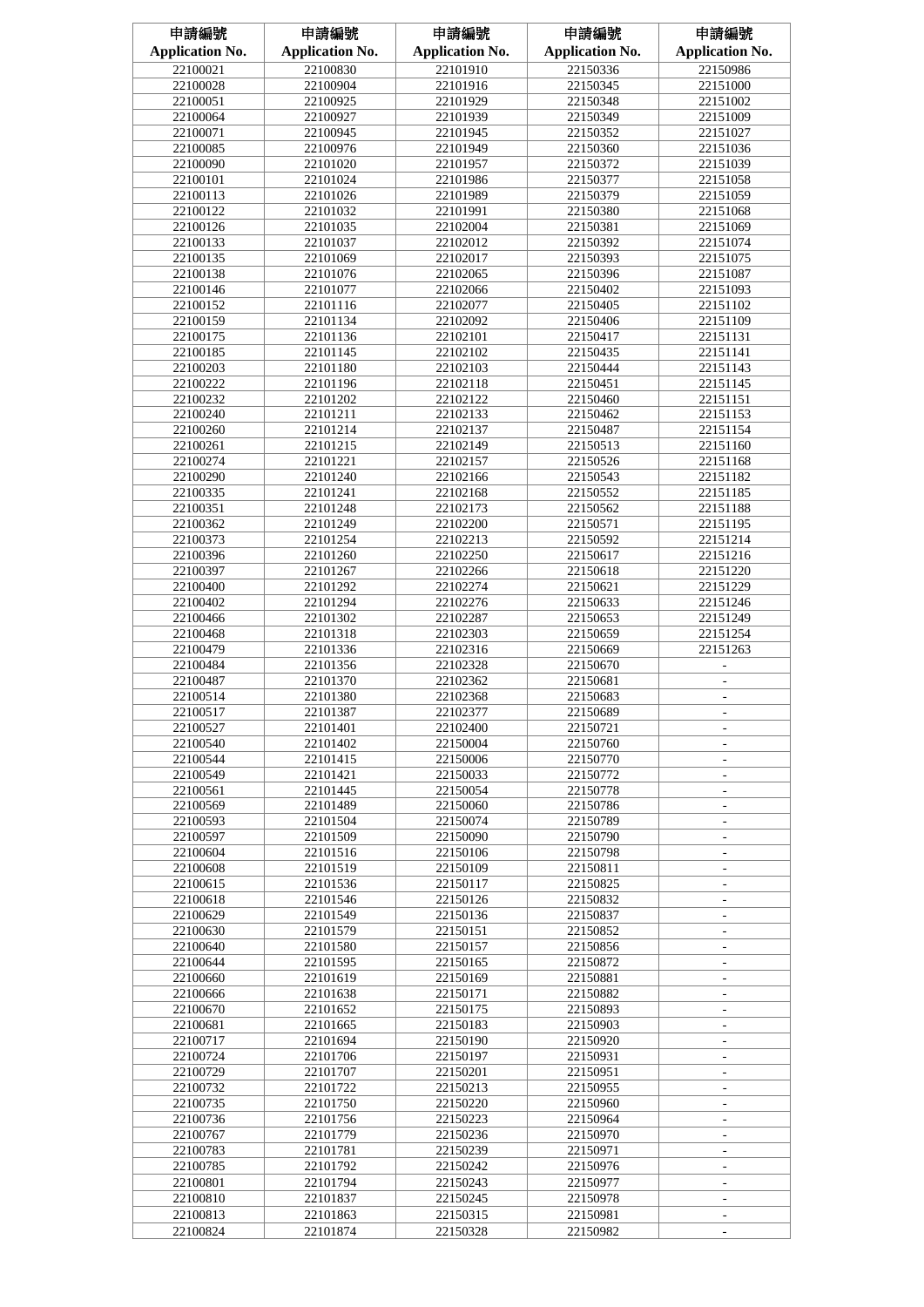## 自訂車輛登記號碼申請繳付按金須知

按金費用: 港幣 5,000 元

# 繳款方法:

| (1)親自或由代理人繳款                                              | 前往香港金鐘道95號統一中心3樓運輸署香港牌照事務處。<br>請出示 <i>繳款通知信</i> 〔正本或影印本〕。<br>付款方式:<br>劃線支票或銀行本票,收款人為「香港特別行政區政<br>(i)<br>府」。期票不予接受 <i>〔 背面請寫上申請編號、自訂車輛登記</i><br>號碼及日間聯絡電話號碼。〕;<br>易辦事;<br>(ii)<br>轉數快;或<br>(iii)<br>現金。<br>(iv)<br>香港牌照事務處服務時間:星期一至五:上午九時至下午五時<br>〔午膳時間照常服務〕;星期六、星期日及公眾假期休息。                              |
|-----------------------------------------------------------|----------------------------------------------------------------------------------------------------------------------------------------------------------------------------------------------------------------------------------------------------------------------------------------------------------|
| (2) 網上繳款                                                  | 請瀏覽 <b>香港政府一站通</b> 〔網頁:http://www.gov.hk〕。<br>[選擇:運輸及駕駛事務 → 車輛登記及檢查 → 有關車輛登記和<br>檢查的網上服務 → 自訂車輛登記號碼網上服務 → 自訂車輛登<br>記號碼網上繳付按金服務1<br>繳款成功後,網站會即時發出確認通知書。請選擇「儲存」或<br>「列印」確認通知書,以作記錄。                                                                                                                        |
| (3) 郵寄<br>(只限郵寄至香港金鐘<br>道 95 號統一中心 3 樓<br>運輸署香港牌照事務<br>處) | 請將劃線支票或銀行本票郵寄至香港金鐘道95號統一中心3<br><b>樓運輸署香港牌照事務處</b> ,劃線支票或銀行本票收款人為「香<br>港特別行政區政府」。 <i>(<b>背面請寫上申請編號、自訂車輛登記號碼及</b></i><br>日間聯絡電話號碼,並夾附繳款通知信。)<br>以郵寄方式繳付,會以郵戳日期為繳付日期。郵資不足的信件將<br>$\blacksquare$<br>不獲接收。為使郵件能妥善送達本署,請確保郵件貼上足夠郵資<br>及註明回郵地址。<br>期票不予接受。<br>٠<br>切勿郵寄現金。<br>接到繳款後,運輸署會以掛號郵件將收據寄至申請人的聯絡地<br>址。 |
| (4) 放入投遞箱<br>(只限位於金鐘的香港)<br>牌照事務處)                        | 請將劃線支票或銀行本票投入設於香港金鐘道 95 號統一中心 3<br><b>樓運輸署香港牌照事務處</b> 的投遞箱,劃線支票或銀行本票收款人<br>為「香港特別行政區政府」。 <i>〔<b>背面請寫上申請編號、自訂車輛登</b></i><br>記號碼及日間聯絡電話號碼,並夾附繳款通知信。〕<br>期票不予接受。<br>切勿投遞現金。<br>接到繳款後,運輸署會以掛號郵件將收據寄至申請人的聯絡地<br>址。                                                                                            |

注意:

1. 申請人必須在指定期限內繳付按金。如申請人沒有依期繳付按金,其申請將會視作自動取消,不會獲進一步處理。

2. 如申請人成功投得其申請的自訂車輛登記號碼以配予其名下登記的汽車,申請人所繳付的按金可用作扣除拍賣款額。

3. 如繳款指定期限之最後一日懸掛八號或以上烈風信號或黑色暴雨警告,限期將順延至下一個工作日。

4. 查詢熱線: 2804 2600